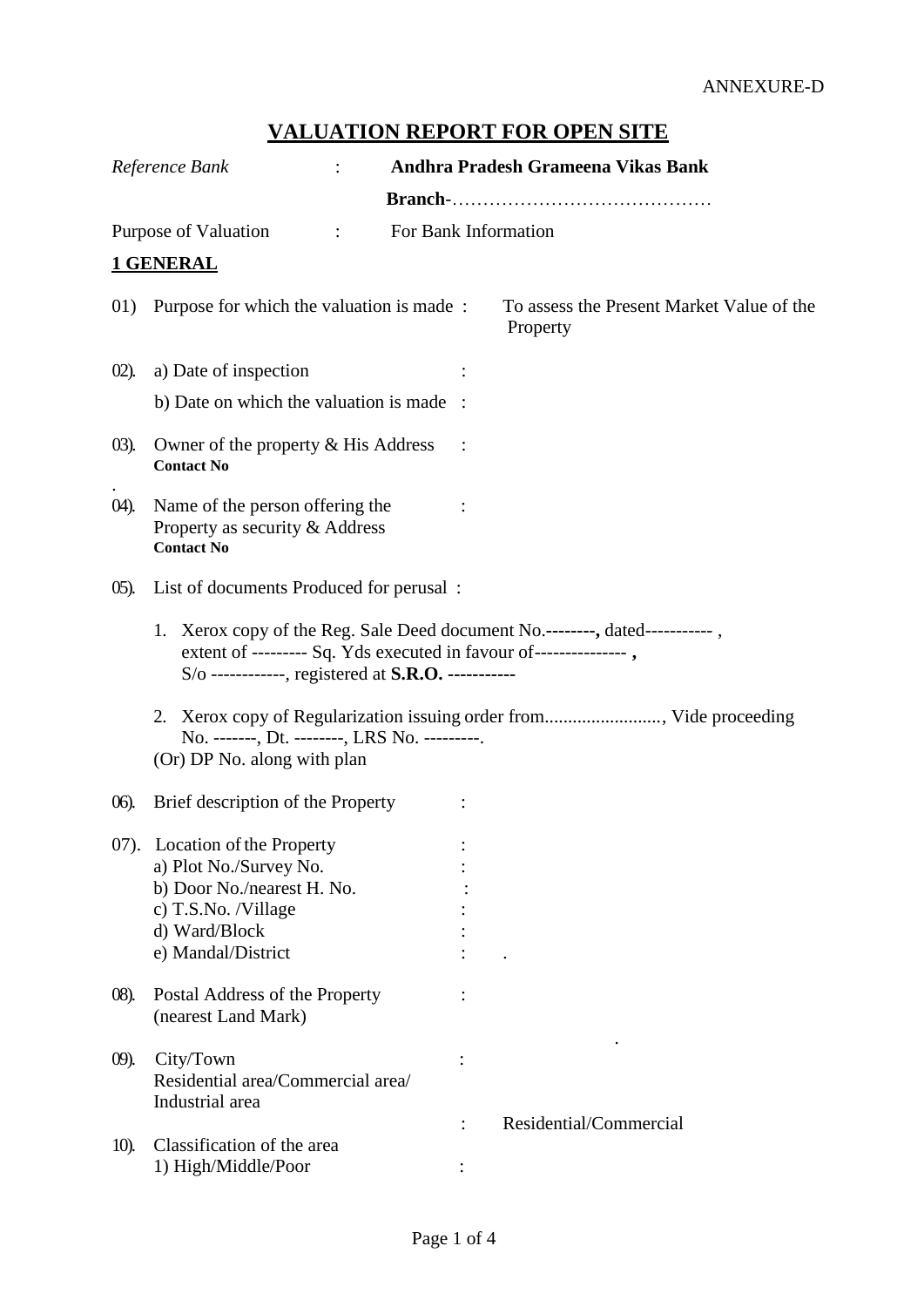|         | 2) Urban/Semi Urban/Rural                                                                                                                                          |                            |
|---------|--------------------------------------------------------------------------------------------------------------------------------------------------------------------|----------------------------|
| 11).    | Coming under Corporation limit/<br>Village Panchayat/Municipality                                                                                                  |                            |
| $12)$ . | Whether covered any State/Central<br>Govt. enactments (e.g. Urban Land Ceiling<br>Act or notified under agency area/Scheduled<br>Area/Cantonment area              |                            |
| 13).    | Boundaries of the Property<br>As per Document                                                                                                                      | As per Physical inspection |
|         | North<br>South<br>East<br>West                                                                                                                                     |                            |
| 14).    | Dimensions of the site<br>North<br>South<br>East<br>West                                                                                                           |                            |
| $15)$ . | Extent of the site (from the Deeds)                                                                                                                                |                            |
|         | 16). Extent of the site considered for valuation:<br>17). Whether occupied by the owner/tenant<br>If occupied by tenant since how long?<br>Rent received per month |                            |
|         | <b>II. CHARACTERISTICS OF THE SITE</b>                                                                                                                             |                            |
| 01.     | <b>Classification of locality</b>                                                                                                                                  | Residential/Commercial     |
| 02.     | Development of surrounding area                                                                                                                                    |                            |
| 03.     | Possibility of frequent flooding                                                                                                                                   |                            |
| 04.     | Feasibility to the Civic amenities like<br>School, Hospital, Bus stop, Market etc                                                                                  |                            |
| 05.     | Level of land with topographical conditions:                                                                                                                       |                            |
| 06.     | Shape of land                                                                                                                                                      |                            |
| 07.     | Type of use to which it can be put                                                                                                                                 |                            |
| 08.     | Any usage restriction                                                                                                                                              |                            |
| 09.     | Is Plot in Town Planning approved layout?                                                                                                                          |                            |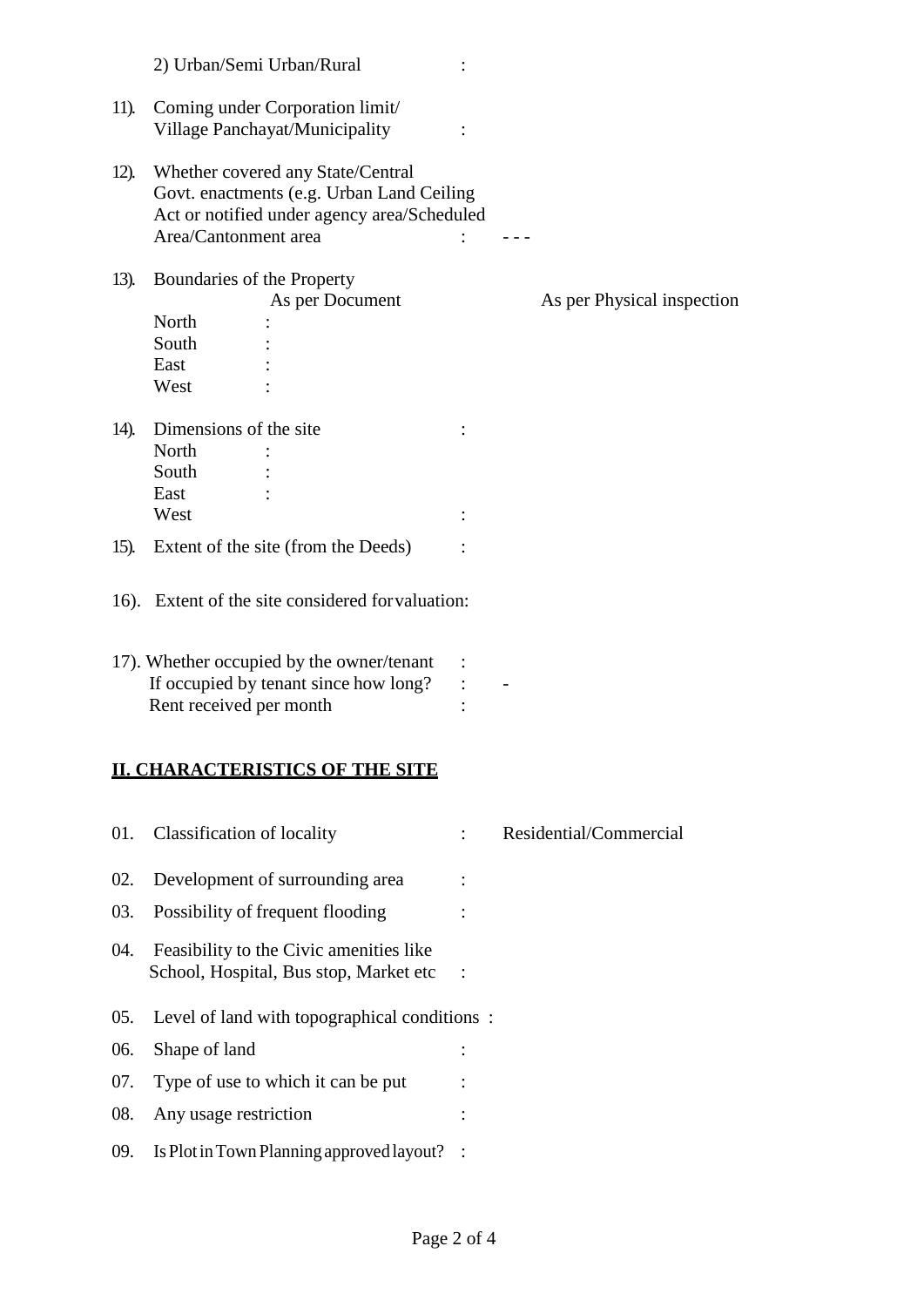| 10. | Corner/Intermittent plot?                                                                      |                |                                            |
|-----|------------------------------------------------------------------------------------------------|----------------|--------------------------------------------|
| 11. | Road facilities                                                                                |                |                                            |
| 12. | Type of road available at present                                                              |                |                                            |
| 13. | Width of road- Is below 20 ft. or<br>more than 20 ft.                                          |                |                                            |
| 14. | Is it a Land-locked Land?                                                                      |                |                                            |
| 15. | <b>Water Potentiality</b>                                                                      |                |                                            |
| 16. | Underground sewerage system                                                                    |                |                                            |
| 17. | Power supply available in the site?                                                            |                |                                            |
| 18. | Advantage of the site                                                                          |                |                                            |
| 19. | Disadvantage of the site                                                                       |                |                                            |
| 20. | General remarks if any                                                                         |                |                                            |
|     | <u> PART – A (Valuation of Land)</u>                                                           |                |                                            |
|     | 01. Size of Plot                                                                               |                |                                            |
|     | North & South<br>East & West                                                                   |                |                                            |
| 02. | Total extent of the Plot                                                                       |                | $:$ ---------------- Sq.Yds                |
| 03. | Prevailing market rate                                                                         |                | Rs. ------/- to Rs ---------- per Sq. Yard |
| 04. | Guideline rate obtained from the<br>Registrar's Office<br>(an evidence thereof to be enclosed) |                | Rs -------- /- per Sq. Yard                |
| 05. | Assessed/adopted rate of valuation                                                             | $\ddot{\cdot}$ | Rs ----------- /-per Sq.Yds                |
| 06. | Estimated value of Land<br>(Rs. --------- x--------- Sq.Yds)                                   |                | <u>Rs. ----------</u>                      |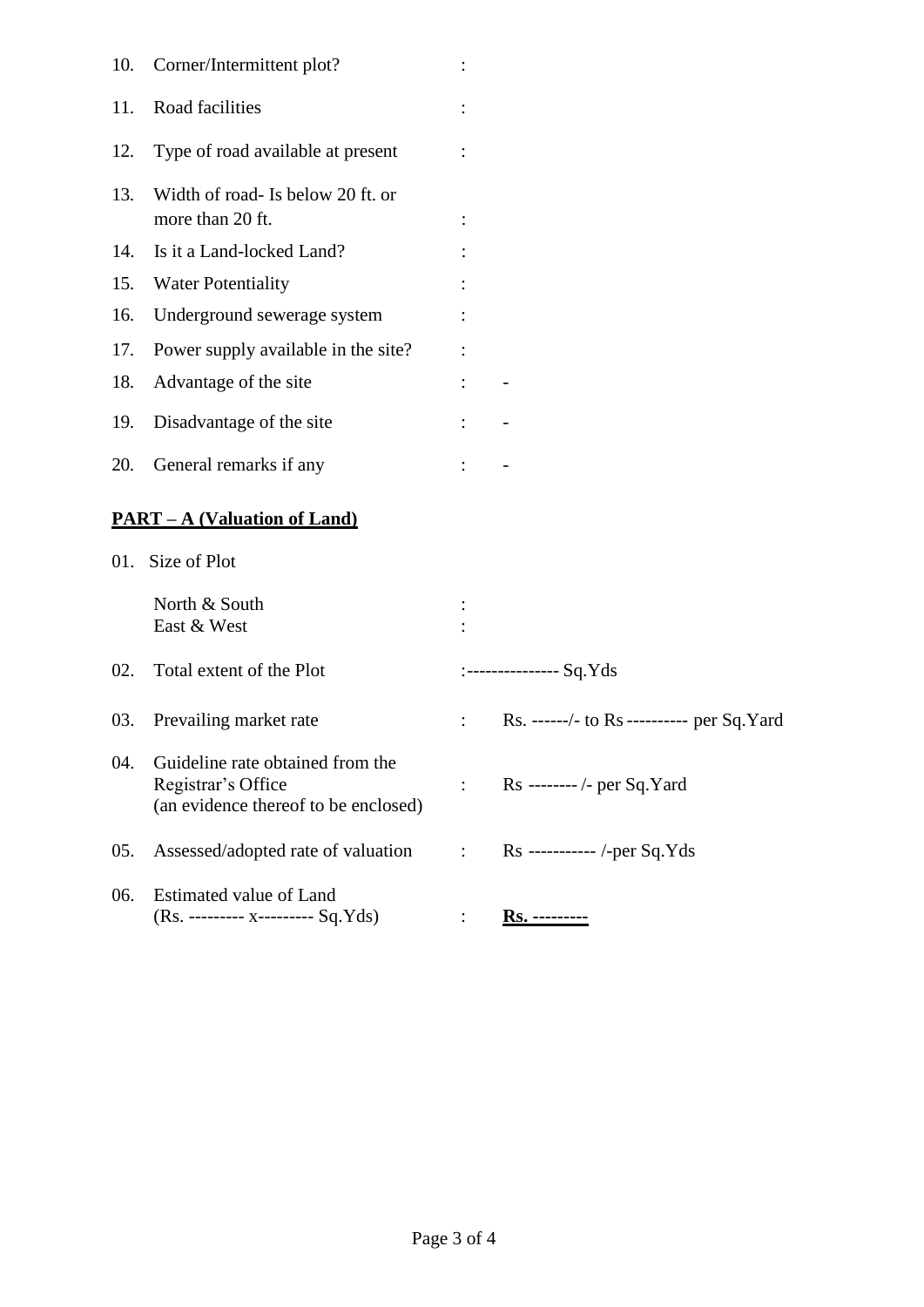### **Location Map:-**

(Not to scale)

**[***Valuation***]:** *Here the approved valuer should discuss in detail his approach to valuation of property and indicate how the value been arrived at. Supported by necessary calculation. Also such aspects as 1) salability 2) likely rental values in future and 3) any likely income it may generate may be discussed.*

The valuation of the above property is arrived basing on Land and Building Method. The land value is arrived basing on prevailing market rate, Registration rate, recent sale transactions and other points that will affect the land value. The building value is arrived basing on specifications of the building, prevailing market rate of different materials and labour charges and age of the building and depreciation factor.

As result of our appraisal and analysis it is our considered opinion that the present market value of the above property in the prevailing condition with aforesaid specification is **Rs.---------- (Rupees--------------------------------only)**

| Market Value of the entire property as on date is Rs. |     |
|-------------------------------------------------------|-----|
| <b>Realizable Value of the Property is</b>            | Rs. |
| Distressed Value of the Property is                   | Rs. |

- 1. If this property is offered as collateral security, the concerned financial institution is requested to verify the extent shown in the valuation with respect to the latest legal opinion.
- 2. Value varies with the purpose and time. This value should not be referred for any purpose other than mentioned above.
- *3.* The property was inspected in the presence of representatives of *Mr.* Dt.

Date:

#### Place: Hanumakonda **Signature of the Valuer/Engineer**

The undersigned have inspected the property detailed in the Valuation Report dated on................................We are satisfied that the fair and reasonable value of the property is Rs. (Rupees only).

Date: Date:

**Field Officer Branch Manager**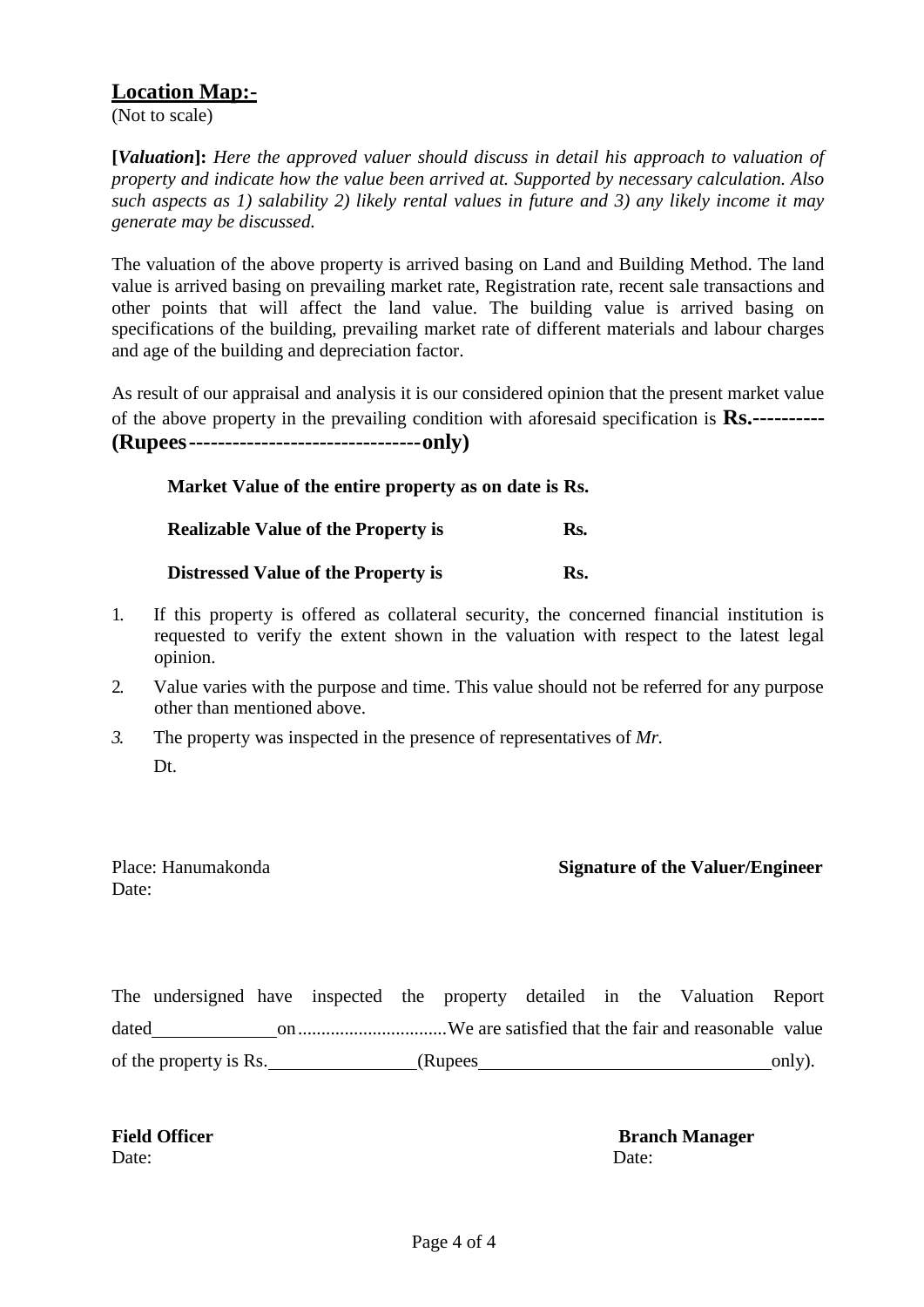# **VALUATION REPORT FOR LAND & BUILDING**

|            | Reference Bank                                                                                                                          |                      | Andhra Pradesh Grameena Vikas Bank.                                                    |
|------------|-----------------------------------------------------------------------------------------------------------------------------------------|----------------------|----------------------------------------------------------------------------------------|
|            |                                                                                                                                         |                      |                                                                                        |
|            | Purpose of Valuation                                                                                                                    | For Bank Information |                                                                                        |
|            | <b>1 GENERAL</b>                                                                                                                        |                      |                                                                                        |
| 01)        | Purpose for which the valuation is made:                                                                                                |                      | To assess the Present Market Value of the<br>Property                                  |
| 02.        | a) Date of inspection                                                                                                                   |                      |                                                                                        |
|            | b) Date on which the valuation is made :                                                                                                |                      |                                                                                        |
| 03.<br>04. | Owner of the property<br>Name of the person offering the<br>Property as security & Address of the<br>Property offering as bank security |                      |                                                                                        |
|            | 05). List of documents Produced for perusal :<br>1. Latest Property Tax & Electricity Bills                                             |                      |                                                                                        |
|            | <b>Smt./Sri----------,</b> W/o ---------, registered at <b>S.R.O</b> .                                                                  |                      | 2. Xerox copy of Gift /Sale Deed Document No. -------, dated: ____________in favour of |
|            | - Floor Residential/Commercial Building proceedings No ------- &<br>Dt. $\qquad \qquad \qquad$                                          |                      | to construct ------                                                                    |
| $06$ ).    | Brief description of the Property                                                                                                       |                      |                                                                                        |
| $(07)$ .   | Location of the Property<br>a) Plot No./Survey No.<br>b) Door No.<br>c) T.S.No. /Village<br>d) Ward/Taluka<br>e) Mandal/District        |                      |                                                                                        |
| $(08)$ .   | Postal Address of the Property                                                                                                          |                      |                                                                                        |
| $(9)$ .    | City/Town<br>Residential area/Commercial area/<br>Industrial area                                                                       |                      |                                                                                        |
| 10).       | Classification of the area<br>1) High/Middle/Poor<br>2) Urban/Semi Urban/Rural                                                          |                      |                                                                                        |
| 11).       | Coming under Corporation limit/<br>Village Panchayat/Municipality                                                                       |                      |                                                                                        |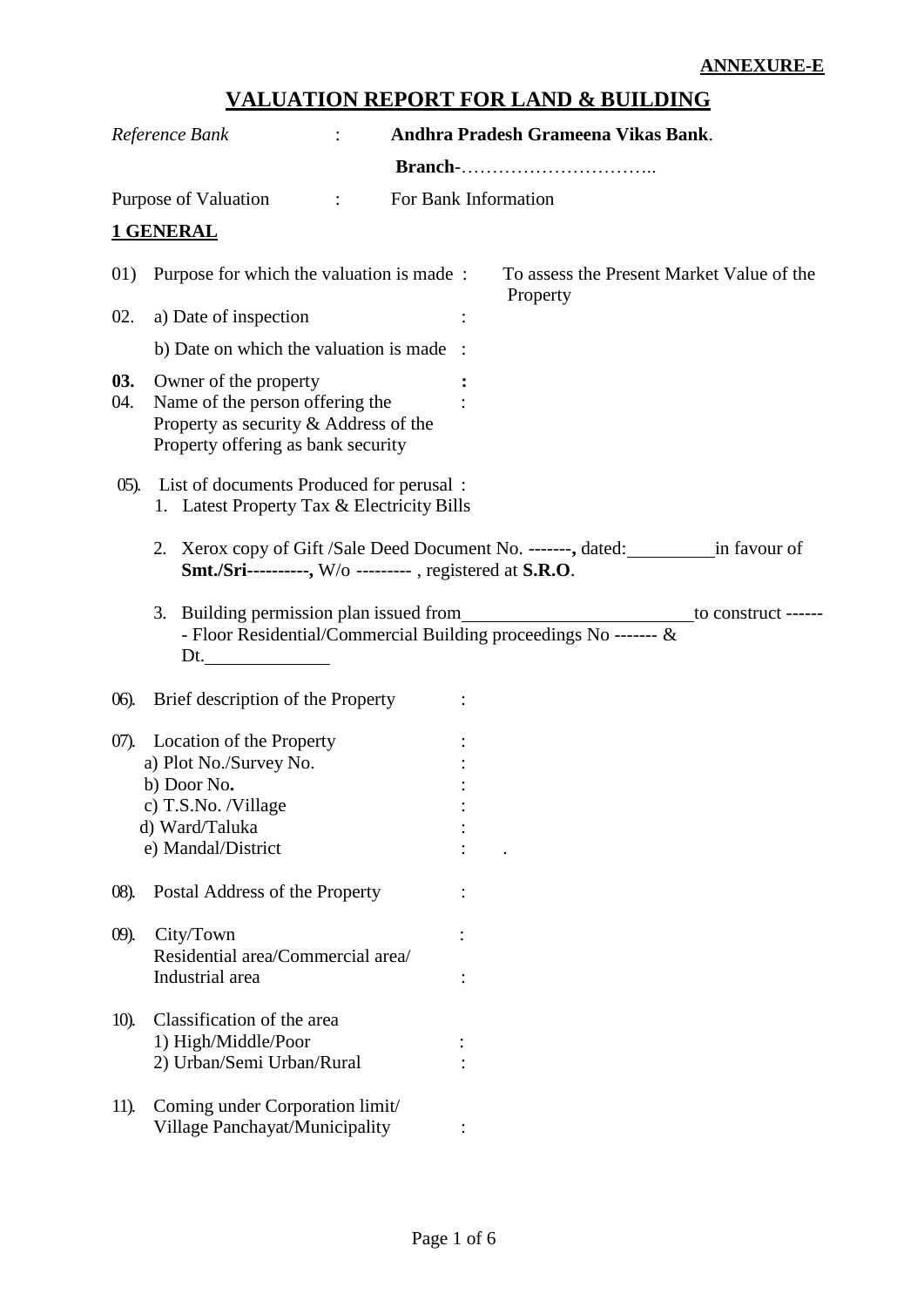| 12).    | Whether covered any State/Central<br>Govt. enactments (e.g. Urban Land Ceiling<br>Act) or notified under agency area/Scheduled |                               |             |        |
|---------|--------------------------------------------------------------------------------------------------------------------------------|-------------------------------|-------------|--------|
|         | Area/Cantonment area                                                                                                           |                               |             |        |
| 13).    | Boundaries of the Property                                                                                                     |                               | As per deed | Actual |
|         | North                                                                                                                          |                               |             |        |
|         | South                                                                                                                          |                               |             |        |
|         | East<br>West                                                                                                                   |                               |             |        |
|         |                                                                                                                                |                               |             |        |
| 14).    | Dimensions of the site                                                                                                         | As per deed                   | Actual      |        |
|         | North                                                                                                                          |                               |             |        |
|         | South                                                                                                                          |                               |             |        |
|         | East                                                                                                                           |                               |             |        |
|         | West                                                                                                                           |                               |             |        |
| $15)$ . | Extent of the site (from the Deeds)                                                                                            | :------------------ Sq. yards |             |        |
| 16).    | Extent of the site considered for valuation                                                                                    |                               |             |        |
|         |                                                                                                                                | :--------------- Sq. yards    |             |        |
|         |                                                                                                                                |                               |             |        |
|         | 17). Whether occupied by the owner/tenant                                                                                      |                               |             |        |
|         | If occupied by tenant since how long?                                                                                          |                               |             |        |
|         | Rent received per month                                                                                                        |                               |             |        |
|         | <b>II. CHARACTERISTICS OF THE SITE</b>                                                                                         |                               |             |        |
| 01.     | <b>Classification of locality</b>                                                                                              |                               |             |        |
| 02.     | Development of surrounding area                                                                                                |                               |             |        |
|         |                                                                                                                                |                               |             |        |
| 03.     | Possibility of frequent flooding                                                                                               |                               |             |        |
| 04.     | Feasibility to the Civic amenities like                                                                                        |                               |             |        |
|         | School, Hospital, Bus stop, Market etc                                                                                         |                               |             |        |
|         |                                                                                                                                |                               |             |        |
| 05.     | Level of land with topographical conditions:                                                                                   |                               |             |        |
| 06.     | Shape of land                                                                                                                  |                               |             |        |
| 07.     | Type of use to which it can be put                                                                                             |                               |             |        |
| 08.     | Any usage restriction                                                                                                          |                               |             |        |
| 09.     | Is Plot in Town Planning approved layout?                                                                                      |                               |             |        |
| 10.     | Corner Plot or intermittent plot?                                                                                              |                               |             |        |
| 11.     | Road facilities                                                                                                                |                               |             |        |
| 12.     | Type of road available at present                                                                                              |                               |             |        |
| 13.     | Width of road- Is below 20 ft. or                                                                                              |                               |             |        |
|         | more than 20 ft.                                                                                                               |                               |             |        |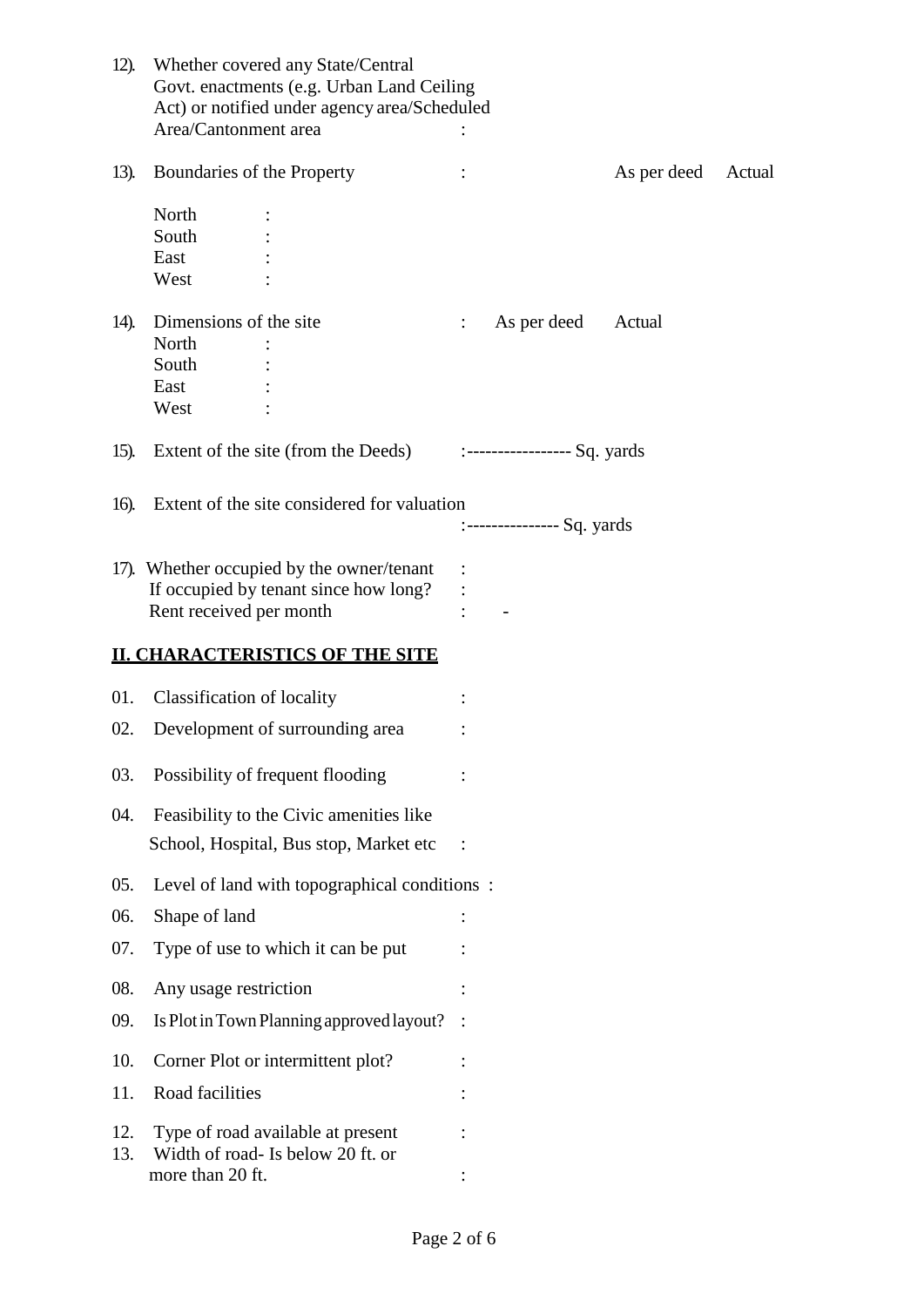| 14. | Is it a Land-locked Land?                                                                      |                           |                              |              |
|-----|------------------------------------------------------------------------------------------------|---------------------------|------------------------------|--------------|
| 15. | <b>Water Potentiality</b>                                                                      |                           |                              |              |
| 16. | Underground sewerage system                                                                    |                           |                              |              |
| 17. | Power supply available in the site?                                                            |                           |                              |              |
| 18. | Advantage of the site                                                                          |                           |                              |              |
| 19. | Disadvantage of the site                                                                       |                           |                              |              |
| 20. | General remarks if any                                                                         |                           |                              |              |
|     | <b>PART – A Valuation of Land</b>                                                              |                           |                              |              |
|     | 01. Size of Plot                                                                               |                           |                              |              |
|     | North & South                                                                                  |                           |                              |              |
|     | East & West                                                                                    |                           |                              |              |
| 02. | Total extent of the Plot                                                                       |                           | :----------------- Sq. yards |              |
| 03. | Prevailing market rate                                                                         | $\mathbb{R}^{\mathbb{Z}}$ | Rs.-------- to Rs.           | per Sq. yard |
| 04. | Guideline rate obtained from the<br>Registrar's Office<br>(an evidence thereof to be enclosed) | $\ddot{\cdot}$            | Rs. --Sq. yard               |              |
| 05. | Assessed/adopted rate of valuation                                                             | $\sim 100$ km s $^{-1}$   | Rs --- Sq. yard              |              |
| 06. | Estimated value of Land<br>$(-$ --------Sq. Yds. x Rs. --------)                               |                           | : $Rs$ -----/-               |              |
|     | <b>PART – B Valuation of Building</b>                                                          |                           |                              |              |
| 01) | Technical Details of the Building                                                              |                           |                              |              |
|     | a) Type of Building<br>(Residential/Commercial/Industrial)                                     |                           |                              |              |
|     | Type of construction<br>b)<br>(Load bearing/RCC/Steel Framed                                   |                           |                              |              |
|     | c) Year of construction<br>d) Number of Floors & height of each floor                          |                           |                              |              |
|     | e) Plinth area floor-wise                                                                      |                           |                              |              |
|     | f) Condition of the building                                                                   |                           |                              |              |
|     | i) Exterior- Excellent, Good, Normal,<br>Poor                                                  |                           |                              |              |
|     | Interior- Excellent, Good, Normal,<br>$\overline{11}$ )<br>Poor                                |                           |                              |              |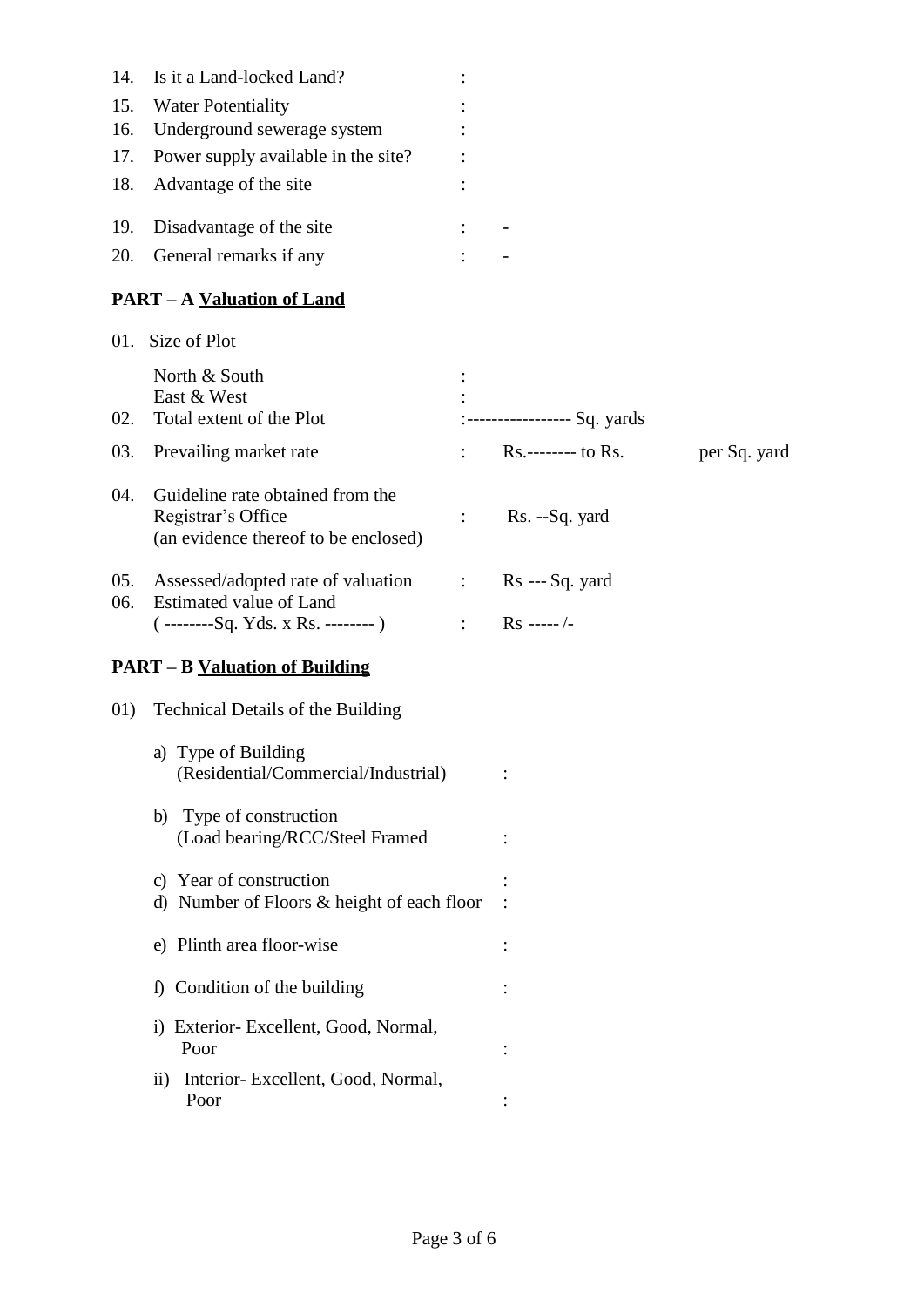# **SPECIFICATIONS OF CONSTRUCTION (FLOOR-WISE) IN RESPECT OF**

| <b>S.No.</b> | <b>Description</b>                 | <b>Ground Floor</b> | <b>Other Floors (if any)</b> |
|--------------|------------------------------------|---------------------|------------------------------|
| 1.           | Footings, columns, beams & slab    |                     |                              |
| 2.           | <b>Basement</b>                    |                     |                              |
| 3.           | Superstructure                     |                     |                              |
| 4.           | Joinery/Doors & Windows            |                     |                              |
|              | (Please furnish details about      |                     |                              |
|              | size of frames, shutters,          |                     |                              |
|              | glazing, fitting etc., and         |                     |                              |
|              | specify the species of timber)     |                     |                              |
| 5.           | Roofing                            | -                   |                              |
| 6.           | Plastering                         | in                  |                              |
| 7.           | Flooring, skirting, Dadooing       |                     |                              |
| 8.           | Special finish as marble, granite, |                     |                              |
|              | Wooden paneling, drilling etc.     |                     |                              |
| 9.           | Roofing including                  |                     |                              |
|              | Weatherproof course                |                     |                              |
|              |                                    |                     |                              |

10. Drainage **-**

#### **VALUATION FLOOR WISE**

|                | S. No. Particulars of Item Plinth Area Roof |   |   | Age of<br><b>Building</b> | Estimated<br>replacement<br>rate of<br>construction | Replacement<br>cost/Sft. | Depreciation<br>Rs. | depreciation<br>Value<br>after<br>Rs<br>Net |
|----------------|---------------------------------------------|---|---|---------------------------|-----------------------------------------------------|--------------------------|---------------------|---------------------------------------------|
| A              | B                                           | C | D | E                         | F                                                   | G                        | H                   |                                             |
|                | Ground floor                                |   |   |                           |                                                     |                          |                     |                                             |
| $\overline{2}$ | other Floor any                             |   |   |                           |                                                     |                          |                     |                                             |
|                |                                             |   |   |                           | <b>TOTAL</b>                                        |                          |                     |                                             |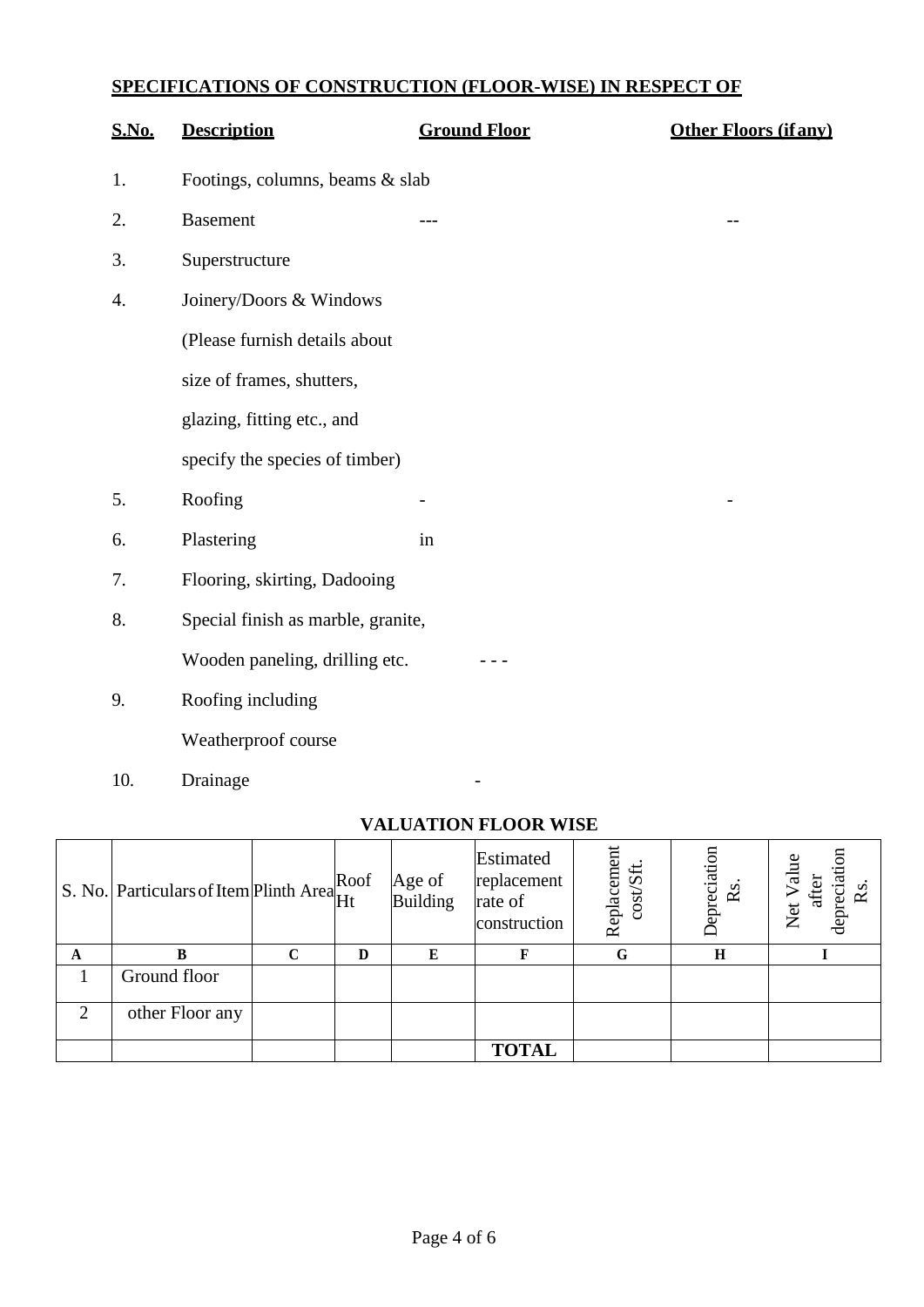#### Part-C (Extra Items)

1. Portico - 2. External flooring  $\overline{\phantom{a}}$ 3. Sit out/ Verandah with steel grills -. 4. Over head tank  $\overline{\phantom{a}}$ 5. Bore with motor. - 6. Extra steel/Collapsible gates **-** 7. RCC Stair case - Total Part –D (Miscellaneous) – 1. Separate toilet 2. Elevation of the big  $\overline{\phantom{a}}$ 3. Wardrobes - 4. External stair case **-** Total Part – E (Services) – 1. Water Supply Arrangements(LS) - 2. Drainage Arrangements (LS) - 3. Compound Wall (LS) with gate - 4. C.B. Deposits, fittings etc. **-** Total **ABSTRACT OF ENTIRE PROPERTY** Part – A Land **:** Rs.

| <b>TOTAL</b>           |                                        | Ks.                |
|------------------------|----------------------------------------|--------------------|
| $Part - D$ Amenities   | $\mathbf{R}$ $\mathbf{R}$ $\mathbf{S}$ |                    |
| $Part - C$ Extra Items |                                        | $\mathbf{R}$ : Rs. |
| $Part - B$ Building    |                                        | $\cdot$ Rs.        |
|                        |                                        | ----               |

**(Or) Say Rs.**